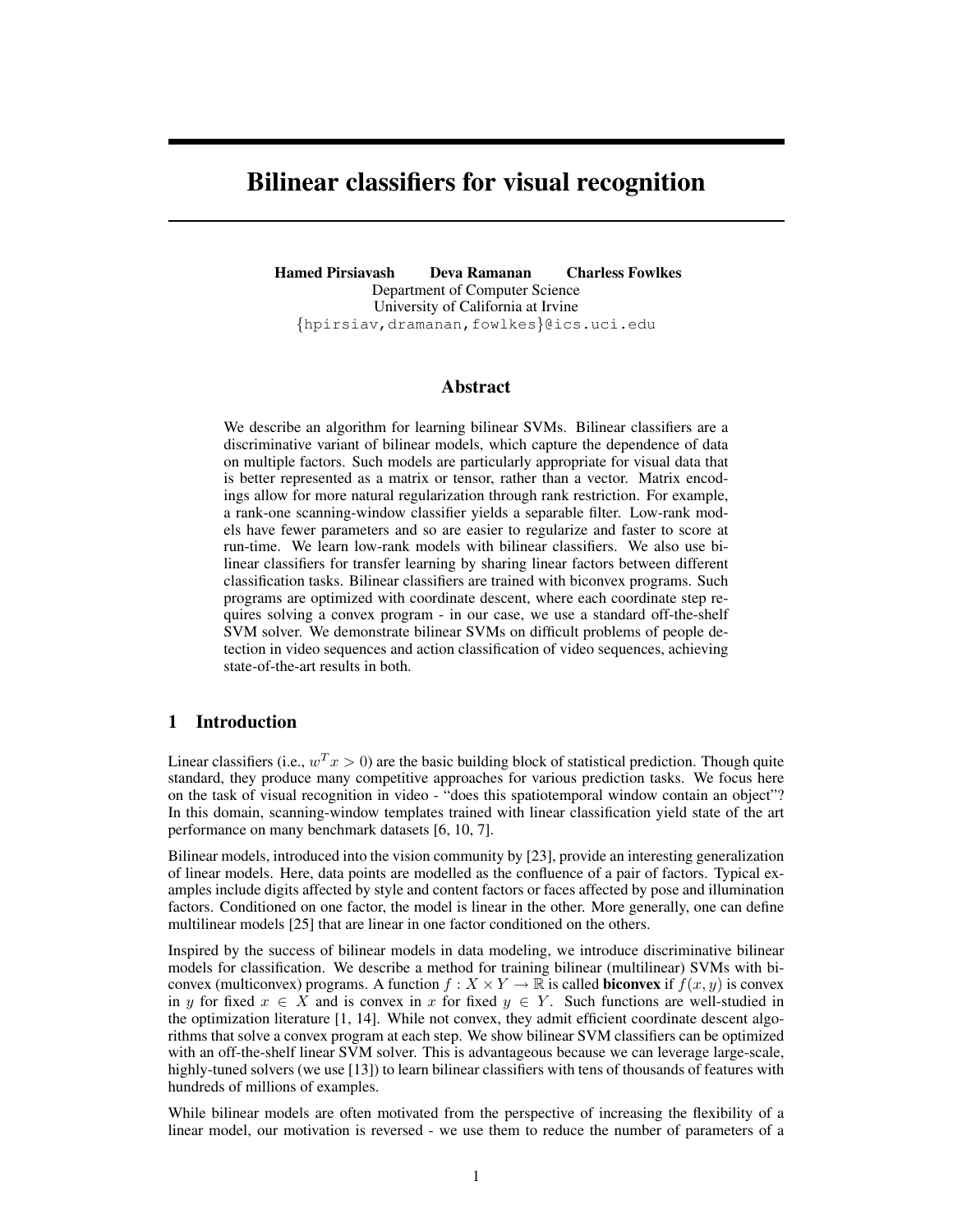

Figure 1: Many approaches for visual recognition employ linear classifiers on scanned windows. Here we illustrate windows processed into gradient-based features [6, 12]. We show an image window (left) and a visualization of the extracted HOG descriptor (middle), which itself is better represented as gradient features extracted from different orientation channels (right). Most learning formulations ignore this natural representation of visual data as matrices or tensors. Wolf et al. [26] show that one can produce more meaningful schemes for regularization and parameter reduction through low-rank approximations of a tensor model. Our contribution involves casting the resulting learning problem as a biconvex optimization. Such formulations can leverage off-the-shelf solvers in an efficient two-stage optimization. We also demonstrate that bilinear models have additional advantages for transfer learning and run-time efficiency.

weight vector that is naturally represented as a matrix or tensor  $W$ . We reduce parameters by factorizing W into a product of low-rank factors. This parameter reduction can reduce over-fitting and improve run-time efficiency because fewer operations are needed to score an example. These are important considerations when training large-scale spatial or spatiotemporal template-classifiers. In our case, the state-of-the-art features we use to detect pedestrians are based on histograms of gradient (HOG) features [6] or spatio-temporal generalizations [7] as shown in Fig.1. The extracted feature set of both gradient and optical flow histogram is quite large, motivating the need for dimensionality reduction.

Finally, by sharing factors across different classification problems, we introduce a novel formulation of transfer learning. We believe that transfer through shared factors is an important benefit of multilinear classifiers which can help ameliorate overfitting.

We begin with a discussion of related work in Sec. 2. We then explicitly define our bilinear classifier in Sec. 3. We illustrate several applications and motivations for the bilinear framework in Sec. 4. In Sec. 5, We describe extensions to our model for the multilinear and multiclass case. We provide several experiments on visual recognition in the video domain in Sec. 6, significantly improving on the state-of-the-art system for finding people in video sequences [7] both in performance and speed. We also illustrate our approach on the task of action recognition, showing that transfer learning can ameliorate the small-sample problem that plagues current benchmark datasets [18, 19].

# 2 Related Work

Tenenbaum and Freeman [23] introduced bilinear models into the vision community to model data generated from multiple linear factors. Such methods have been extended to the multilinear setting, e.g. by [25], but such models were generally used as a factor analysis or density estimation technique. Recent work has explored extensions of tensor models to discriminant analysis [22, 27], while our work focuses on an efficient max-margin formulation of multilinear models.

There is also a body of related work on learning low-rank matrices from the collaborative filtering literature [21, 17, 16]. Such approaches typically define a convex objective by replacing the Ing interature [21, 17, 16]. Such approaches typically define a convex objective by replacing the  $Tr(W^TW)$  regularization term in our objective (6) with the trace norm  $Tr(\sqrt{W^TW})$ . This can be seen as an alternate "soft" rank restriction on W that retains convexity. This is because the trace norm of a matrix is equivalent to the sum of its singular values rather than the number of nonzero eigenvalues (the rank) [3]. Such a formulation would be interesting to pursue in our scenario, but as [17, 16] note, the resulting SDP is difficult to solve. Our approach, though non-convex, leverages existing SVM solvers in the inner loop of a coordinate descent optimization that enforces a hard low-rank condition.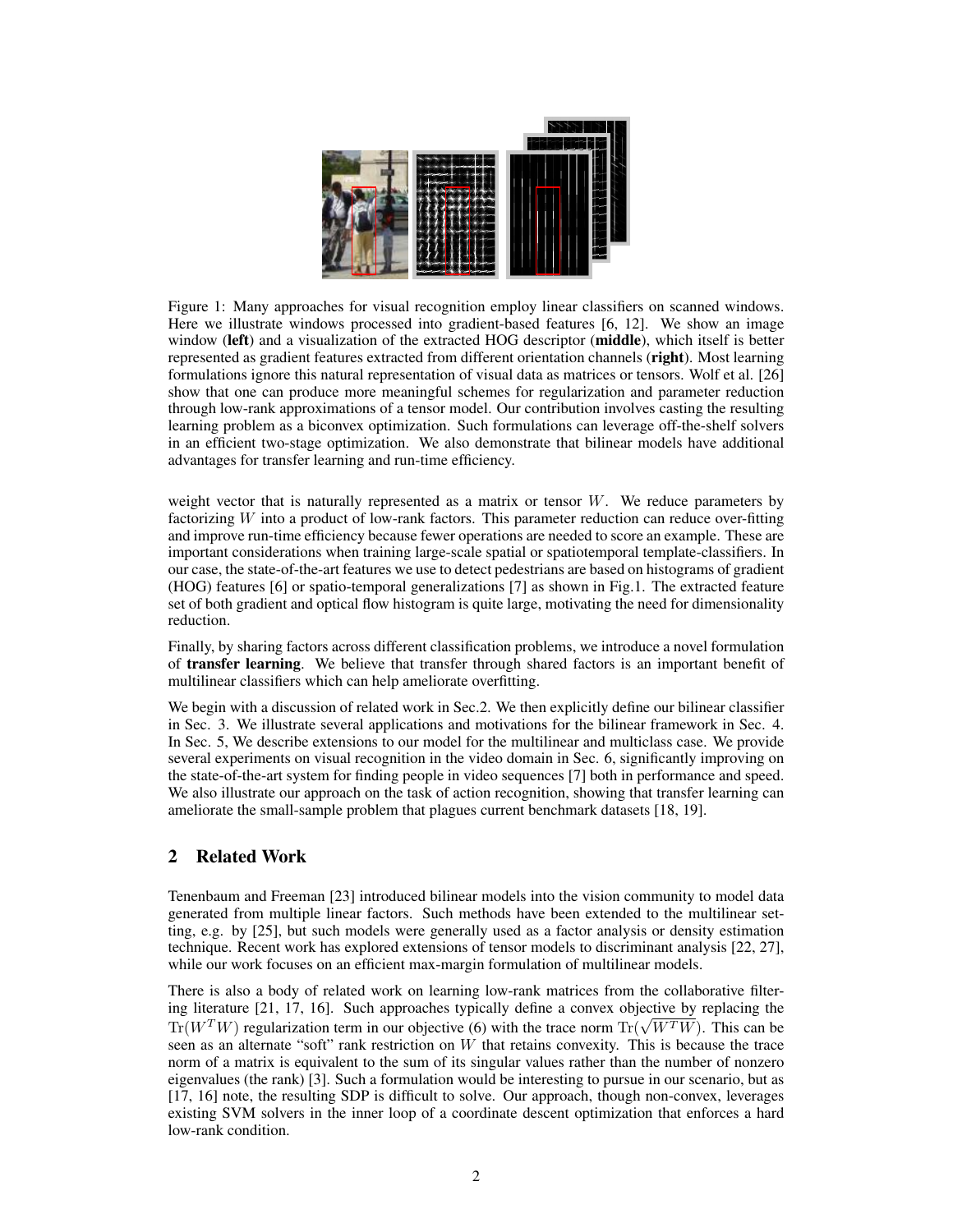Our bilinear-SVM formulation is closely related to the low-rank SVM formulation of [26]. Wolf et. al. convincingly argue that many forms of visual data are better modeled as matrices rather than vectors - an important motivation for our work (see Fig.1). They analyze the VC dimension of rank constrained linear classifiers and demonstrate an iterative weighting algorithm for approximately solving an SVM problem in which the rank of  $W$  acts as a regularizer. They also outline an algorithm similar to the one we propose here which has a hard constraint on the rank, but they include an additional orthogonality constraint on the columns of the factors that compose W. This requires cycling through each column separately during the optimization which is presumably slower and may introduce additional local minima. This in turn may explain why they did not present experimental results for their hard-rank formulation.

Our work also stands apart from Wolf et. al. in our focus on the multi-task learning, which dates back at least to the work of Caruna [4]. Our formulation is most similar to that of Ando and Zhang [2]. They describe a procedure for learning linear prediction models for multiple tasks with the assumption that all models share a component living in a common low-dimensional subspace. While this formulation allows for sharing, it does not reduce the number of model parameters as does our approach of sharing factors.

## 3 Model definition

Linear predictors are of the form

$$
f_w(x) = w^T x.
$$
 (1)

Existing formulations of linear classification typically treat x as a vector. We argue for many problems, particularly in visual recognition,  $x$  is more naturally represented as a matrix or tensor. For example, many state-of-the-art window scanning approaches train a classifier defined over local feature vectors extracted over a spatial neighborhood. The Dalal and Triggs detector [6] is a particularly popular pedestrian detector where  $x$  is naturally represented as a concatenation of histogram of gradient (HOG) feature vectors extracted from a spatial grid of  $n_y \times n_x$ , where each local HOG descriptor is itself composed of  $n_f$  features. In this case, it is natural to represent an example x as a tensor  $X \in \mathbb{R}^{n_y \times n_x \times n_f}$ . For ease of exposition, we develop the mathematics for a simpler matrix representation, fixing  $n_f = 1$ . This holds, for example, when learning templates defined on grayscale pixel values.

We generalize  $(1)$  for a matrix X with

$$
f_W(X) = \text{Tr}(W^T X). \tag{2}
$$

where both X and W are  $n_y \times n_x$  matrices. One advantage of the matrix representation is that it is more natural to regularize  $W$  and restrict the number of parameters. For example, one natural mechanism for reducing the degrees of freedom in a matrix is to reduce its rank. We show that one can obtain a biconvex objective function by enforcing a hard restriction on the rank. Specifically, we enforce the rank of W to be at most  $d \leq \min(n_u, n_x)$ . This restriction can be implemented by writing

$$
W = W_y W_x^T \qquad \text{where} \qquad W_y \in \mathbb{R}^{n_y \times d}, W_x \in \mathbb{R}^{n_x \times d}.
$$
 (3)

This allows us to write the final predictor explicitly as the following bilinear function:

$$
f_{W_y,W_x}(X) = \text{Tr}(W_y W_x^T X) = \text{Tr}(W_y^T X W_x). \tag{4}
$$

#### 3.1 Learning

Assume we are given a set of training data and label pairs  $\{x_n, y_n\}$ . We would like to learn a model with low error on the training data. One successful approach is a support vector machine (SVM). We can rewrite the linear SVM formulation for w and  $x_n$  with matrices W and  $X_n$  using the trace operator.

$$
L(w) = \frac{1}{2}w^T w + C \sum_{n} \max(0, 1 - y_n w^T x_n).
$$
 (5)

$$
L(W) = \frac{1}{2} \operatorname{Tr}(W^T W) + C \sum_{n} \max(0, 1 - y_n \operatorname{Tr}(W^T X_n)).
$$
 (6)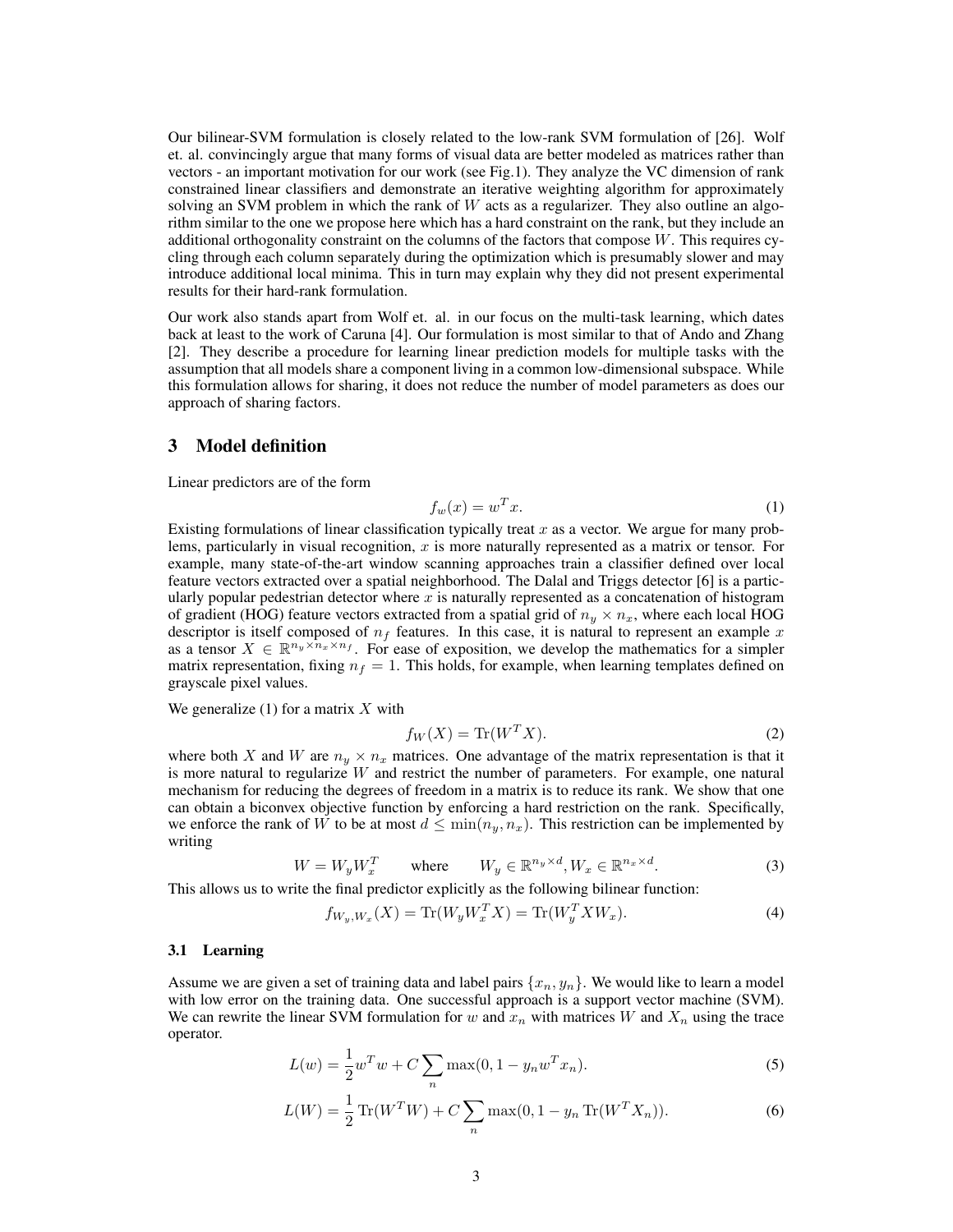The above formulations are identical when w and  $x_n$  are the vectorized elements of matrices W and  $X_n$ . Note that (6) is convex. We wish to restrict the rank of W to be d. Plugging in  $W = W_y W_x^T$ , we obtain our biconvex objective function:

$$
L(W_y, W_x) = \frac{1}{2} \operatorname{Tr}(W_x W_y^T W_y W_x^T) + C \sum_n \max(0, 1 - y_n \operatorname{Tr}(W_x W_y^T X_n)).
$$
 (7)

In the next section, we show that optimizing (7) over one matrix holding the other fixed is a convex program - specifically, a QP equivalent to a standard SVM. This makes (7) biconvex.

#### 3.2 Coordinate descent

We can optimize (7) with a coordinate descent algorithm that solves for one set of parameters holding the other fixed. Each step in this descent is a convex optimization that can be solved with a standard SVM solver. Specifically, consider

$$
\min_{W_y} L(W_y, W_x) = \frac{1}{2} \operatorname{Tr}(W_y A W_y^T) + C \sum_n \max(0, 1 - y_n \operatorname{Tr}(W_y^T X_n W_x)).
$$
\n(8)

The above optimization is convex in  $W_y$  but does not directly translate into the trace-based SVM formulation from (6). To do so, let us reparametrize  $W_y$  as  $\tilde{W}_y$ :

$$
\min_{\tilde{W}_y} L(\tilde{W}_y, W_x) = \frac{1}{2} \operatorname{Tr}(\tilde{W}_y^T \tilde{W}_y) + C \sum_n \max(0, 1 - y_n \operatorname{Tr}(\tilde{W}_y^T \tilde{X}_n)) \tag{9}
$$

where  $\tilde{X}_y = W_y A^{\frac{1}{2}}$  and  $\tilde{X}_n = X_n W_x A^{-\frac{1}{2}}$  and  $A = W_x^T W_x$ .

One can see that  $(9)$  is structurally equivalent to  $(6)$  and hence  $(5)$ . Hence it can be solved with a standard off-the-shelf SVM solver. Given a solution, we can recover the original parameters by  $W_y = \tilde{W}_y A^{-\frac{1}{2}}$ . Recall that  $A = W_x^T W_x$  is matrix of size  $d \times d$  that is in general invertible for small d. Using a similar derivation, one can show that  $\min_{W_x} L(W_y, W_x)$  is also equivalent to a standard convex SVM formulation.

## 4 Motivation

We outline here a number of motivations for the biconvex objective function defined above.

#### 4.1 Regularization

Bilinear models allow a natural way of restricting the number of parameters in a linear model. From this perspective, they are similar to approaches that apply PCA for dimensionality reduction prior to learning. Felzenszwalb et al. [11] find that PCA can reduce the size of HOG features by a factor of 4 without a loss in performance. Image windows are naturally represented as a 3D tensor  $X \in \mathbb{R}^{n_y \times n_x \times n_f}$ , where  $n_f$  is the dimensionality of a HOG feature. Let us "reshape" X into a 2D matrix  $X \in \mathbb{R}^{n_{xy}\times n_f}$  where  $n_{xy} = n_x n_y$ . We can restrict the rank of the corresponding model to d by defining  $W = W_{xy} W_f^T$ .  $W_{xy} \in \mathbb{R}^{n_{xy} \times d}$  is equivalent to a vectorized spatial template defined over d features at each spatial location, while  $W_f \in \mathbb{R}^{n_f \times d}$  defines a set of d basis vectors spanning  $\mathbb{R}^{n_f}$ . This basis can be loosely interpreted as the PCA-basis estimated in [11]. In our biconvex formulation, the basis vectors are not constrained to be orthogonal, but they are learned discriminatively and jointly with the template  $W_{xy}$ . We show in Sec. 6 this often significantly outperforms PCA-based dimensionality reduction.

#### 4.2 Efficiency

Scanning window classifiers are often implemented using convolutions [6, 12]. For example, the product  $\text{Tr}(W^T X)$  can be computed for all image windows X with  $n_f$  convolutions. By restricting W to be  $W_{xy}W_f^T$ , we project features into a d dimensional subspace spanned by  $W_f$ , and compute the final score with  $d$  convolutions. One can further improve efficiency by using the same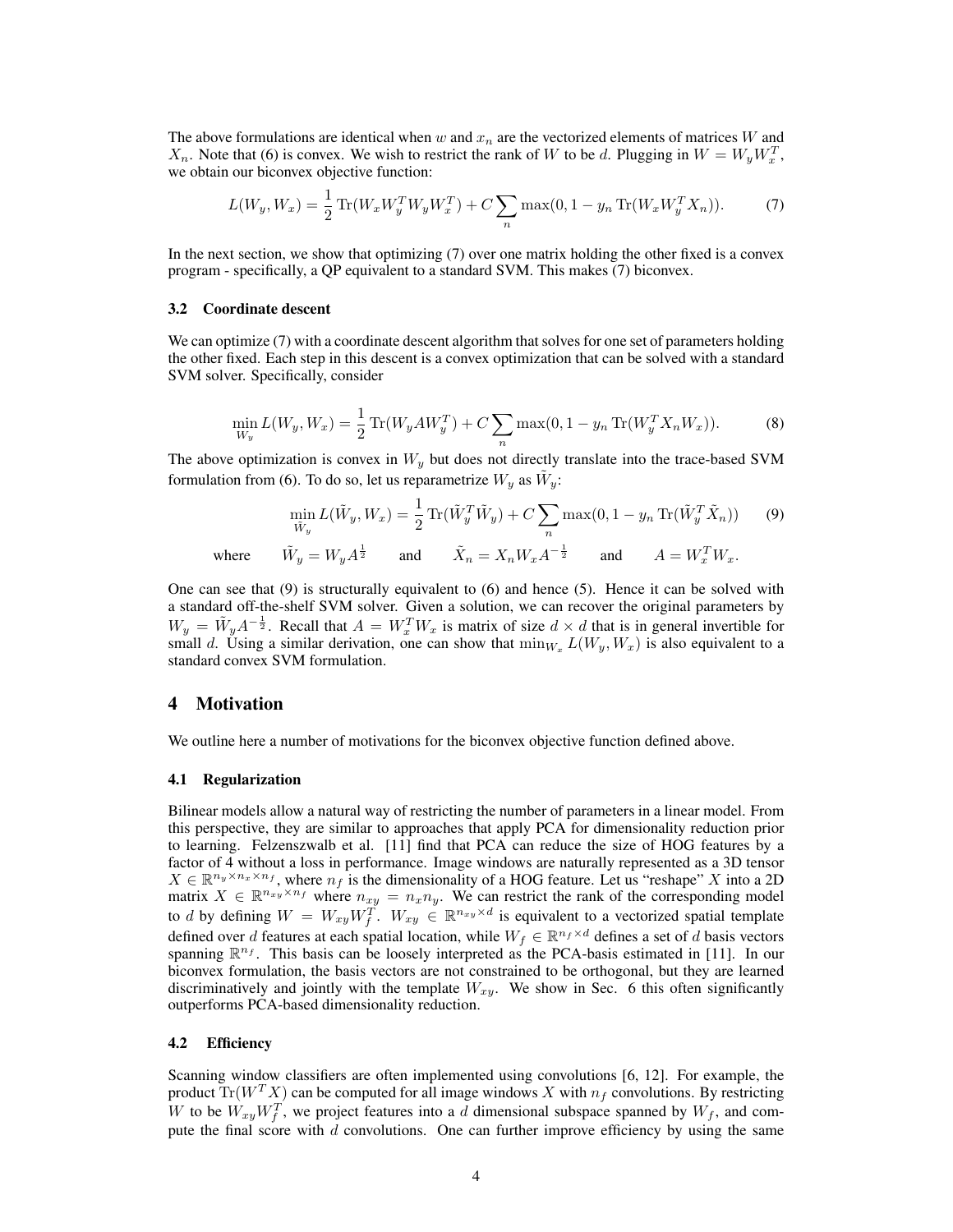d-dimensional feature space for a large number of different object templates - this is precisely the basis of our transfer approach in Sec.4.3. This can result in significant savings in computation. For example, spatio-temporal templates for finding objects in video tend to have large  $n_f$  since multiple features are extracted from each time-slice.

Consider a rank-1 restriction of  $W_x$  and  $W_y$ . This corresponds to a separable filter  $W_{xy}$ . Hence, our formulation can be used to learn **separable** scanning-window classifiers. Separable filters can be evaluated efficiently with two one-dimensional convolutions. This can result in significant savings because computing the score at the window is now  $O(n_x + n_y)$  rather than  $O(n_x n_y)$ .

#### 4.3 Transfer

Assume we wish to train M predictors and are given  $\{x_n^m, y_n^m\}$  training data pairs for each prediction problem  $1 \le m \le M$ . One can write all M learning problems with a single optimization:

$$
L(W^1, \dots, W^M) = \frac{1}{2} \sum_m \text{Tr}(W^{m^T} W^m) + \sum_m C_m \sum_n \max(0, 1 - y_n^m \text{Tr}(W^{m^T} X_n^m)). \tag{10}
$$

As written, the problem above can be optimized over each  $W<sup>m</sup>$  independently. We can introduce a rank constraint on  $W^m$  that induces a low-dimensional subspace projection of  $X_n^m$ . To transfer knowledge between the classification tasks, we require all tasks to use the same low-dimensional subspace projection by sharing the same feature matrix:

$$
W^m = W^m_{xu} W^T_f
$$

 $W^m = W_{xy}^m W_f^T$ <br>Note that the leading dimension of  $W_{xy}^m$  can depend on m. This fact allows for  $X_n^m$  from different tasks to be of varying sizes. In our motivating application, we can learn a family of HOG templates of varying spatial dimension that share a common HOG feature subspace. The coordinate descent algorithm from Sec.3.2 naturally applies to the multi-task setting. Given a fixed  $W_f$ , it is straightforward to independently optimize  $W_{xy}^m$  by defining  $A = W_f^T W_f$ . Given a fixed set of  $W_{xy}^m$ , a single matrix  $W_f$  is learned for all classes by computing:

$$
\min_{\tilde{W}_f} L(\tilde{W}_f, W_{xy}^1, \dots, W_{xy}^M) = \frac{1}{2} \operatorname{Tr}(\tilde{W}_f^T \tilde{W}_f) + \sum_m C_m \sum_n \max(0, 1 - y_n^m \operatorname{Tr}(\tilde{W}_f^T \tilde{X}_n^m))
$$
\nwhere\n
$$
\tilde{W}_f = W_f A^{\frac{1}{2}}
$$
\nand\n
$$
\tilde{X}_n^m = X_n^m W_{xy}^m A^{-\frac{1}{2}}
$$
\nand\n
$$
A = \sum_m W_{xy}^{m^T} W_{xy}^m.
$$

If all problems share the same slack penalty  $(C_m = C)$ , the above can be optimized with an off-theshelf SVM solver. In the general case, a minor modification is needed to allow for slack-rescaling [24].

In practice,  $n_f$  can be large for spatio-temporal features extracted from multiple temporal windows. The above formulation is convenient in that we can use data examples from many classification tasks to learn a good subspace for spatiotemporal features.

#### 5 Extensions

#### 5.1 Multilinear

In many cases, a data point  $x$  is more natural represented as a multidimensional matrix or a highorder tensor. For example, spatio-temporal templates are naturally represented as a  $4^{th}$ -order tensor capturing the width, height, temporal extent, and the feature dimension of a spatio-temporal window. For ease of exposition let us assume the feature dimension is 1 and so we write a feature vector  $x$  as  $X \in R^{n_x \times n_y \times n_t}$ . We denote the element of a tensor X as  $x_{ijk}$ . Following [15], we define a scalar product of two tensors  $W$  and  $X$  as the sum of their element-wise products:

$$
\langle W, X \rangle = \sum_{ijk} w_{ijk} x_{ijk}.
$$
 (11)

With the above definition, we can generalize our trace-based objective function (6) to higher-order tensors:

$$
L(W) = \frac{1}{2} \langle W, W \rangle + C \sum_{n} \max(0, 1 - y_n \langle W, X_n \rangle).
$$
 (12)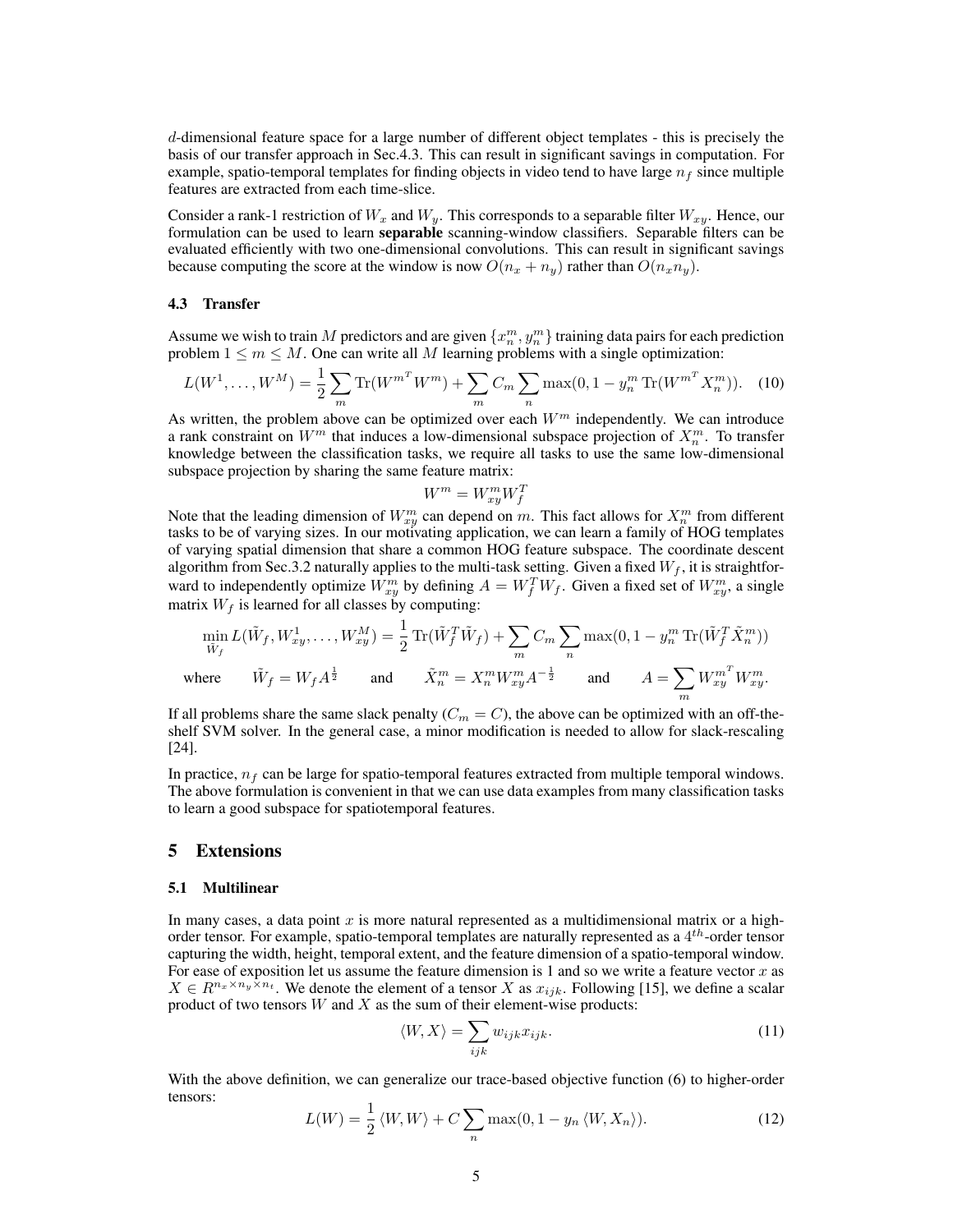We wish to impose a rank restriction on the tensor  $W$ . The notion of rank for tensors of order greater than two is subtle - for example, there are alternate approaches for defining a high-order SVD [25, 15]. For our purposes, we follow [20] and define  $W$  as a rank  $d$  tensor by writing it as product of matrices  $W^y \in \mathbb{R}^{n_y \times d}$ ,  $W^x \in \mathbb{R}^{n_x \times d}$ ,  $W^t \in \mathbb{R}^{n_t \times d}$ .

$$
w_{ijk} = \sum_{s=1}^{d} w_{is}^{y} w_{js}^{x} w_{ks}^{t}.
$$
\n(13)

Combining (11) - (13), it is straightforward to show that  $L(W^y, W^x, W^t)$  is convex in one matrix given the others. This means our coordinate descent algorithm from Sec.3.2 still applies. As an example, consider the case when  $d = 1$ . This rank restriction forces the spatio-temporal template W to be separable in along the x, y, and t axes, allowing for window-scan scoring by three onedimensional convolutions. This greatly increases run-time efficiency for spatio-temporal templates.

#### 5.2 Bilinear structural SVMs

We outline here an extension of our formalism to structural SVMs [24]. Structural SVMs learn models that predict a structured label  $y_n$  given a data point  $x_n$ . Given training data of the form  ${x_n, y_n}$ , the learning problem is:

$$
L(w) = \frac{1}{2}w^T w + C \sum_{n} \max_{y} (l(y_n, y) - w^T \Delta \phi(x_n, y_n, y))
$$
 (14)  
where  $\Delta \phi(x_n, y_n, y) = \phi(x_n, y_n) - \phi(x_n, y),$ 

and where  $l(y_n, y)$  is the loss of assigning example i with label y given that its true label is  $y_n$ . The above optimization problem is convex in  $w$ . As a concrete example, consider the task of learning a multiclass SVM for  $n_c$  classes using the formalism of Crammer and Singer [5]. Here,

$$
w = \begin{bmatrix} w_1^T & \dots & w_{n_c}^T \end{bmatrix},
$$

where each  $w_i \in \mathbb{R}^{n_x}$  can be interpreted as a classifier for class i. The corresponding  $\phi(x, y)$  will be a sparse vector with  $n_x$  nonzero values at those indices associated with the  $y^{th}$  class. It is natural to model the relevant vectors as matrices  $W, X_n, \Delta \Phi$  that lie in  $\mathbb{R}^{n_c \times n_x}$ . We can enforce W to be of rank  $d < \min(n_c, n_x)$  by defining  $W = W_c W_x^T$  where  $W_c \in \mathbb{R}^{n_c \times d}$  and  $W_x \in \mathbb{R}^{n_x \times d}$ . For example, one may expect template classifiers that classify  $n_c$  different human actions to reside in a  $d$  dimensional subspace. The resulting biconvex objective function is

$$
L(W_c, W_x) = \frac{1}{2} \text{Tr}(W_x W_c^T W_c W_x^T) + C \sum_n \max_y (l(y_n, y) - \text{Tr}(W_x W_c^T \Phi(X_n, y_n, y)). \tag{15}
$$

Using our previous arguments, it is straightforward to show that the above objective is biconvex and that each step of the coordinate descent algorithm reduces to a standard structural SVM problem.

## 6 Experiments

We focus our experiments on the task of visual recognition using spatio-temporal templates. This problem domain has large feature sets obtained by histograms of gradients and histograms of optical flow computing from a frame pair. We illustrate our method on two challenging tasks using two benchmark datasets - detecting pedestrians in video sequences from the INRIA-Motion database [7] and classifying human actions in UCF-Sports dataset [18].

We model features computed from frame pairs x as matrices  $X \in \mathbb{R}^{n_{xy} \times n_f}$ , where  $n_{xy} = n_x n_y$ is the vectorized spatial template and  $n_f$  is the dimensionality of our combined gradient and flow feature space. We use the histogram of gradient and flow feature set from [7]. Our bilinear model learns a classifier of the form  $\widetilde{W}_{xy}W_f^T$  where  $W_{xy} \in \mathbb{R}^{n_x y \times d}$  and  $W_f \in \mathbb{R}^{n_f \times d}$ . Typical values include  $n_y = 14$ ,  $n_x = 6$ ,  $n_f = 84$ , and  $d = 5$  or 10.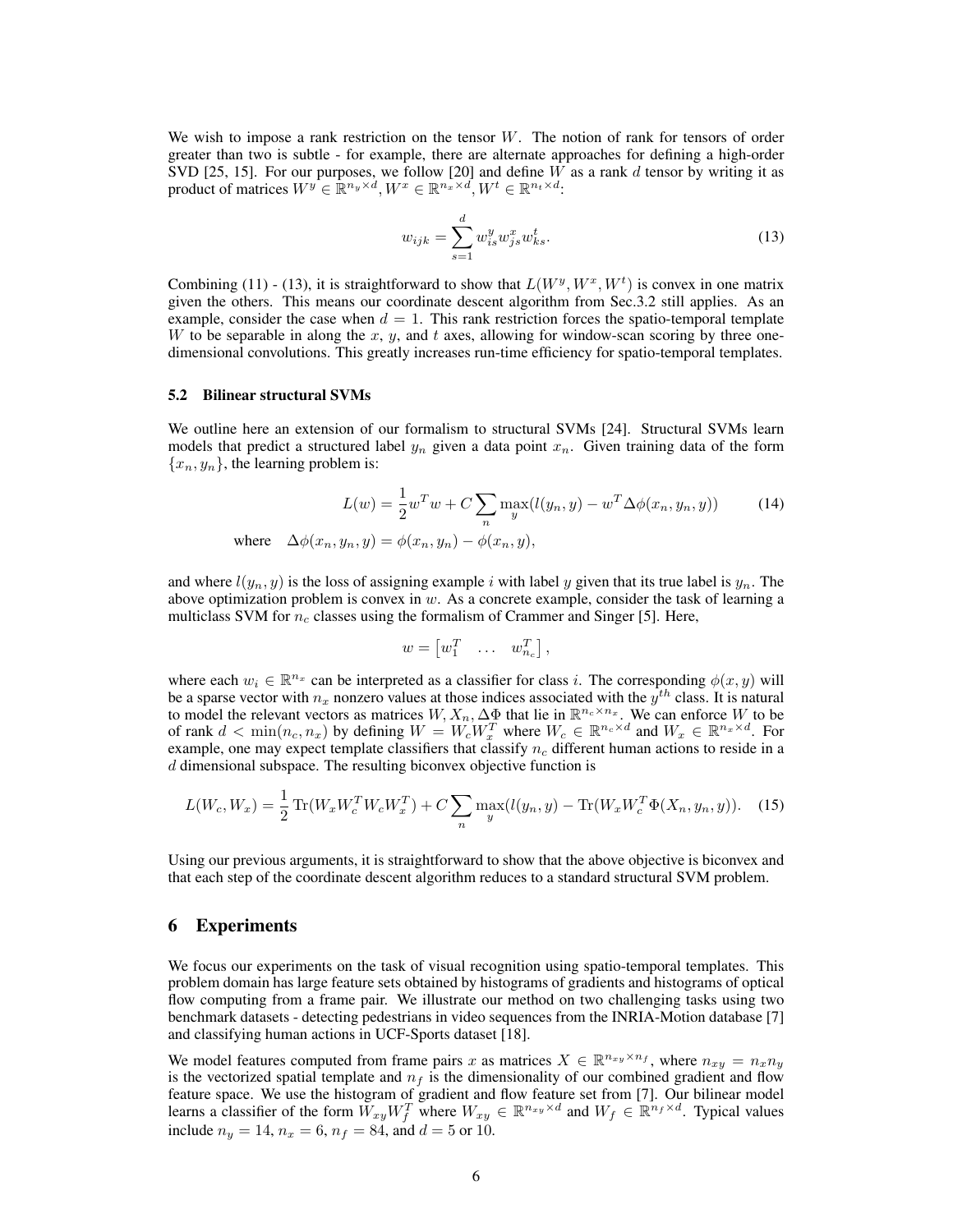#### 6.1 Spatiotemporal pedestrian detection

Scoring a detector: Template classifiers are often scored using missed detections versus falsepositives-per-window statistics. However, recent analysis suggests such measurements can be misleading [9]. We opt for the scoring criteria outlined by the widely-acknowledged PASCAL competition [10], which looks at average precision (AP) results obtained after running the detector on cluttered video sequences and suppressing overlapping detections.

Baseline: We compare with the linear spatiotemporal-template classifier from [7]. The static-image detector counterpart is a well-known state-of-the-art system for finding pedestrians [6]. Surprisingly, when scoring AP for person detection in the INRIA-motion dataset, we find the spatiotemporal model performed worse than the static-image model. This is corroborated by personal communication with the authors as well as Dalal's thesis [8]. We found that aggressive SVM cutting-plane optimization algorithms [13] were needed for the spatiotemporal model to outperform the spatial model. This suggests our linear baseline is the true state-of-the-art system for finding people in video sequences. We also compare results with an additional rank-reduced baseline obtained by setting  $w_f$  to the basis returned by a PCA projection of the feature space from  $n_f$  to d dimensions. We use this PCA basis to initialize our coordinate descent algorithm when training our bilinear models.

We show precision-recall curves in Fig.2. We refer the reader to the caption for a detailed analysis, but our bilinear optimization seems to produce the state-of-the-art system for finding people in video sequences, while being an order-of-magnitude faster than previous approaches.

#### 6.2 Human action classification

Action classification requires labeling a video sequence with one of  $n_c$  action labels. We do this by training  $n_c$  1-vs-all action templates. Template detections from a video sequence are pooled together to output a final action label. We experimented with different voting schemes and found that a second-layer SVM classifier defined over the maximum score (over the entire video) for each template performed well. Our future plan is to integrate the video class directly into the training procedure using our bilinear structural SVM formulation.

Action recognition datasets tend to be quite small and limited. For example, up until recently, the norm consisted of scripted activities on controlled, simplistic backgrounds. We focus our results on the relatively new UCF Sports Action dataset, consisting of non-scripted sequences of cluttered sports videos. Unfortunately, there has been few published results on this dataset, and the initial work [18] uses a slightly different set of classes than those which are available online. The published average class confusion is 69.2%, obtained with leave-one-out cross validation. Using 2-fold cross validation (and hence significantly less training data), our bilinear template achieves a score of 64.8% (Fig. 3). Again, we see a large improvement over linear and PCA-based approaches. While not directly comparable, these results suggest our model is competitive with the state of the art.

Transfer: We use the UCF dataset to evaluate transfer-learning in Fig.4. We consider a smallsample scenario when one has only two example video sequences of each action class. Under this scenario, we train one bilinear model in which the feature basis  $W_f$  is optimized independently for each action class, and another where the basis is shared across all classes. The independently-trained model tends to overfit to the training data for multiple values of  $C$ , the slack penalty from (6). The joint model clearly outperforms the independently-trained models.

# 7 Conclusion

We have introduced a generic framework for multilinear classifiers that are efficient to train with existing linear solvers. Multilinear classifiers exploit the natural matrix and/or tensor representation of spatiotemporal data. For example, this allows one to learn separable spatio-temporal templates for finding objects in video. Multilinear classifiers also allow for factors to be shared across classification tasks, providing a novel form of transfer learning. In our future experiments, we wish to demonstrate transfer between domains such as pedestrian detection and action classification.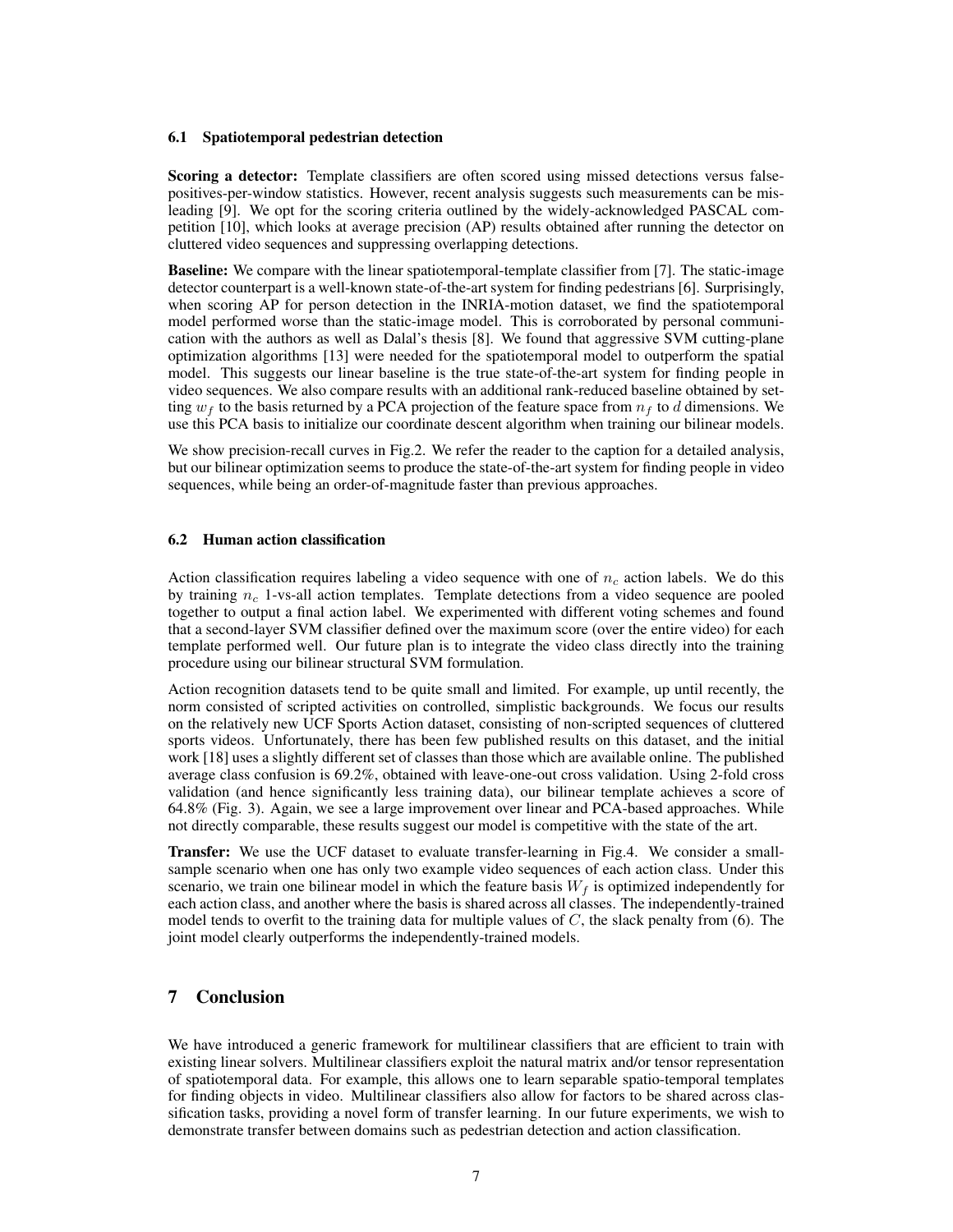

Figure 2: Our results on the INRIA-motion database [7]. We evaluate results using average precision, using the well-established protocol outlined in [10]. The baseline curve is our implementation of the HOG+flow template from [7]. The size of the feature vector is over 7,000 dimensions. Using PCA to reduce the dimensionality by 10X results in a significant performance hit. Using our bilinear formulation with the same low-dimensional restriction, we obtain better performance than the original detector while being 10X faster. We show example detections on video clips on the right.



Figure 3: Our results on the UCF Sports Action dataset [18]. We show classification results obtained from 2-fold cross validation. Our bilinear model provides a strong improvement over both the linear and PCA baselines. We show class confusion matrices, where light values correspond to correct classification. We label each matrix with the average classification rate over all classes.



Figure 4: We show results for transfer learning on the UCF action recognition dataset with limited training data - 2 training videos for each of 12 action classes. In the top table row, we show results for independently learning a subspace for each action class. In the **bottom table row**, we show results for jointly learning a single subspace that is transfered across classes. In both cases, the regularization parameter  $C$  was set on held-out data. The jointly-trained model is able to leverage training data from across all classes to learn the feature space  $W_f$ , resulting in overall better performance. On the **right**, We show low-rank models  $W = W_{xy}W_f^T$  during iterations of the coordinate descent. Note that the head and shoulders of the model are blurred out in iteration 1 which uses PCA, but after the biconvex training procedure discriminatively updates the basis, the final model is sharper at the head and shoulders.

### References

[1] F.A. Al-Khayyal and J.E. Falk. Jointly constrained biconvex programming. *Mathematics of Operations Research*, pages 273–286, 1983.